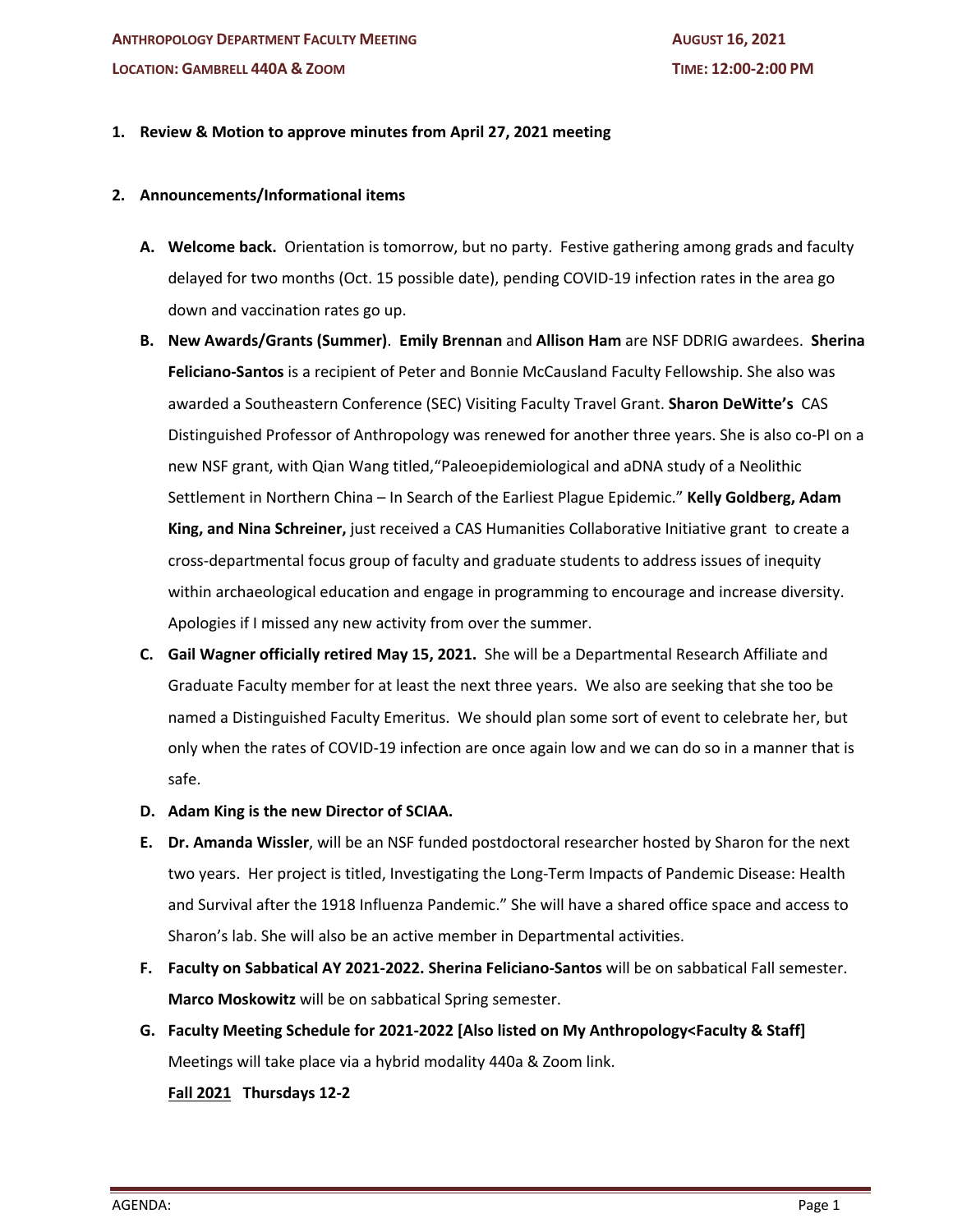#### **LOCATION: GAMBRELL 440A & ZOOM TIME: 12:00-2:00 PM**

August 26 September 16 October 14 November 11 December 2 December TBD (Grad Midterm Review)

### **Spring 2022 Wednesdays 12-2**

January 19 February 16 March 16 Last two weeks in March – Annual Reviews April 13 May TBD (Final Grad Review)

# **H. Building & Facility Updates – Labs & Offices.**

# **I. Technology upgrades/new Systems Rolling out**

- **a.** To log on to **edurome** wireless service university username@ds.sc.edu followed by the password you use to get into Blackboard, etc.
- **b.** Test the new equipment in your classroom if you haven't. It will be hard to find tech assistance to troubleshoot the first days that classes resume.
- **c.** If you need to upgrade a computer this year, IT urges us to use preferred venders (Dell & Apple) as our technicians are well trained in dealing those computers. All others take much more time.
- **d.** New Time/Labor Absence Management in HCM Peoplesoft went live Aug. 1st, faculty when managing graduate and UG employees on grants will need to become familiar with this as will all faculty who will need to formalize the reporting of absences for supervisor approval within the system. Claudia, Atieno and Jennifer are all designated "Departmental Facilitators" to provide support if/when you have to use this system. It has replaced iTams. https://www.sc.edu/about/offices\_and\_divisions/payroll/payroll\_toolbox/time\_labor\_and absence\_management/index.php

#### **J. Departmental Searches/Hires AY 2021-2022**

- **a. Internal Postdoc.** Nina has confirmed that she is formally scheduled to file her dissertation by November 27, 2021. We will need to conduct the expedited search early – perhaps in September, for an Economic Anthropologist postdoc 1  $\frac{1}{2}$  year contract, with a start date of Jan 1, 2021 pending confirmation that she has degree in hand.
- **b. TBD**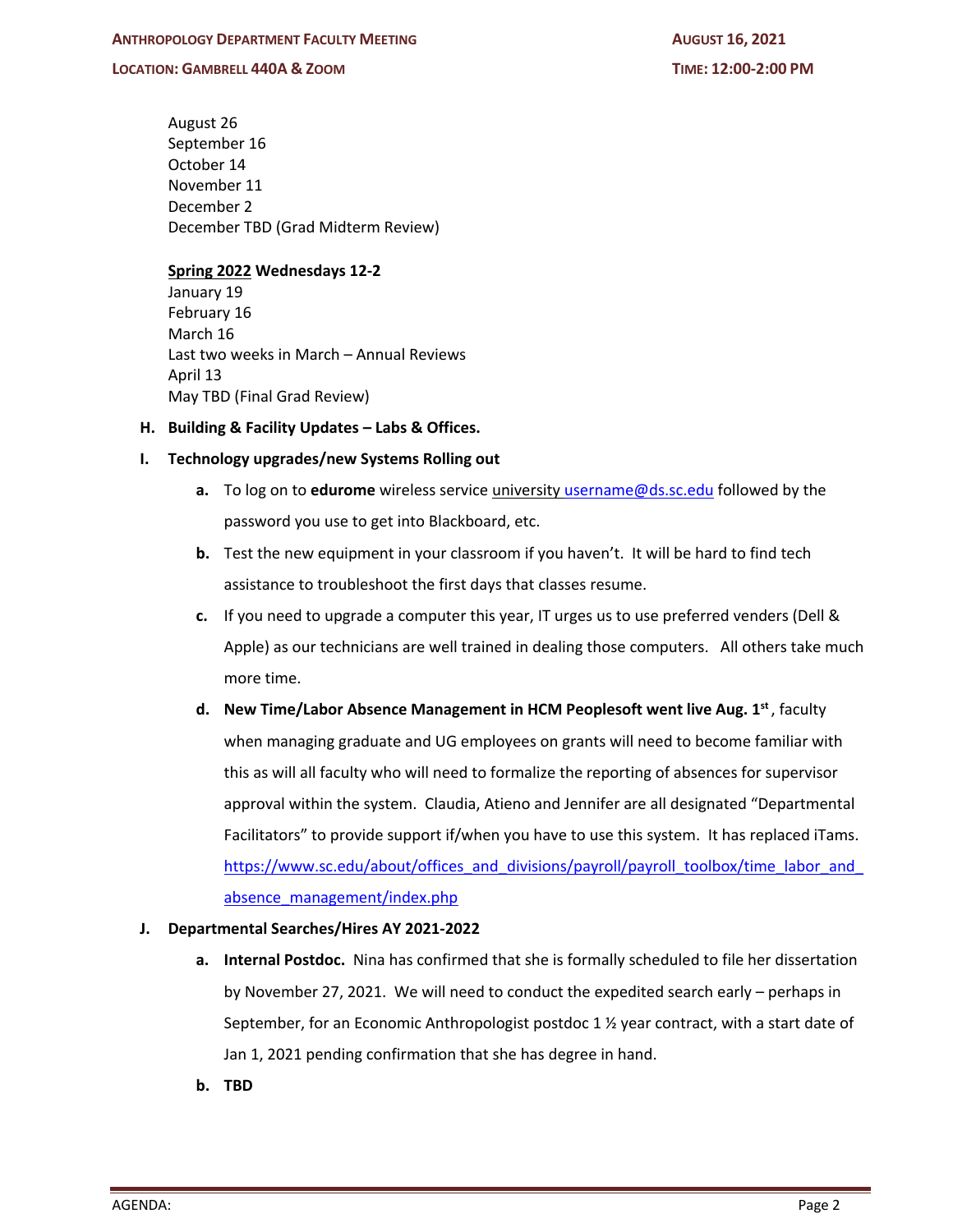# **K. Up-coming Deadlines for Program/Curricular Changes into APPs if to be implemented by Fall 2022**

- a. **Sept. 15th** is the first deadline for all **UG** related program changes, new courses propels or changes to existing courses. **Oct 10th** final deadline. Dean's Office requests September submission to circumvent delays as they hope to catch any issues before the proposals are forwarded to the C&C committee.
- b. Oct. 1st is the first deadline for changes to **Grad** programs and courses. **Oct. 15** is the final fallback date.
- c. If you need assistance with anything, contact Christy Stephens at herbc@mailbox.sc.edu no later than **September 1st.**
- **L. CAS Dean's Announcements**
	- **a. Reviewing College Procedures Annual Review Processes for FTE Professional Faculty**
	- **b. USCERA Grants Submissions.** If you are a PI/co-PI, prepare a separate budget so that the IDC will flow correctly to our College. Grants office is supposed to help with this. If you are submitting an extramural grant that will fund graduate students, you must budget to cover their insurance since the College is banking on grants absorbing some of the costs of this in the hiring of GRAs.
	- **c. National Open Field Searches that might net Anthropology Candidates: Walker Institute, WGST, Institute for African American Studies and Research.** We may be asked to vet some of these.
	- **d. Opportunity Hires.**
	- **e. College By-Laws Taskforce, above and beyond his interest in having unit level by-laws.**
	- **f. CAS Dean's Office formed to Carolina Online Task forces over the summer.** Anthropology faculty were represented. Those recommendations will be forthcoming. For now, the University does have a new policy regarding IP for teaching materials. See ACAF 1.35 among the attached documents.

# **3. Reports and discussion:**

- 1. Unit Level COVID-19 Contingency Plans
- 2. External Review & Department of Anthropology Response
- 3. Alumni Newsletter for Review & Alumni Survey
- 4. Goals/Priorities: Planning 50 years of Anthropology @ UofSC [Development]